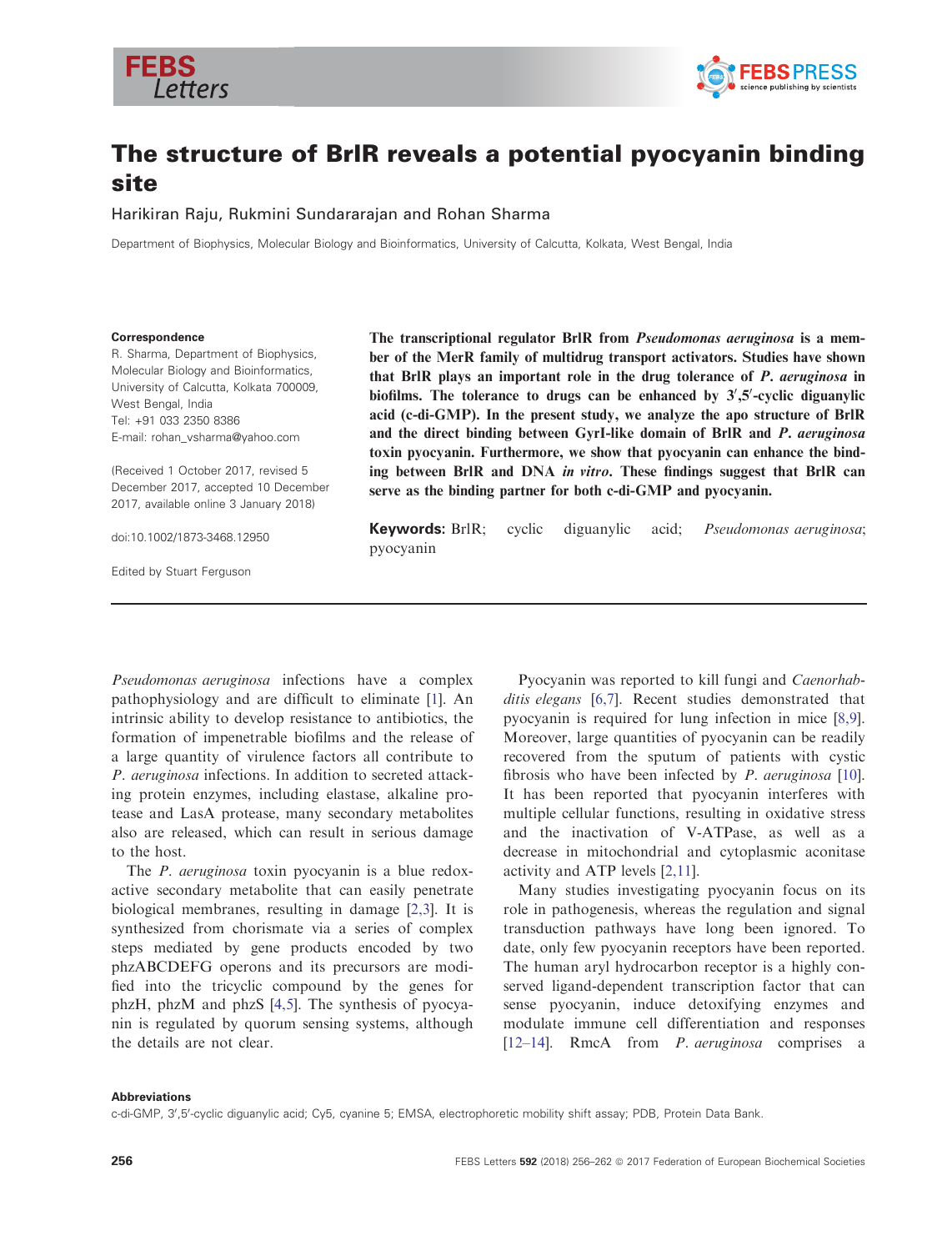<span id="page-1-0"></span>multiple domain protein with both phosphodiesterase and diguanylate cyclase domains, for which activity is modulated by pyocyanin via its PAS domain [[15](#page-6-0)].

BrlR protein is a transcription regulator in *P. aerug*inosa. It can only be detected in biofilm cells and is activated by bacterial secondary messenger 3',5'-cyclic diguanylic acid (c-di-GMP) [[16](#page-6-0)]. The activated BrlR can upregulate the expression of multidrug efflux pumps, such as the MexAB-OprM and MexEF-OprN efflux pumps. Knockout of BrlR leads to the susceptibility of the biofilm when the bacteria are treated with five different classes of antibiotics [[17](#page-6-0)]. BrlR belongs to the MerR protein family and consists of three domains, with the middle coiled-coil region flanked by the N-terminal HTH\_MerR domain and the GyrI-like domain at the C-terminus. Members of the MerR protein family have been demonstrated to comprise multidrug resistance proteins and some of them can bind potential multidrug molecules directly. In a previous study, we determined the complex structure of BrlR-cdi-GMP and identified one conserved drug-binding pocket. However, so far, there are no studies available in the literature reporting on which small molecule can bind into this pocket and what is the common link between biofilm and multidrug resistance in P. aeruginosa. In the present study, we demonstrate that BrlR from P. aeruginosa is a binding partner for pyocyanin and identify the GyrI-like domain as a potential binding site for pyocyanin.

## Materials and methods

### Protein expression and purification

Expression and purification of full-length brlR gene and 119-end fragment (GyrI-like domain) were each performed in accordance with a previous protocol [[18](#page-6-0)]. Briefly, the genes encoding the corresponding sequences were amplified by PCR and inserted into the pET-28a vector (Novagen, Madison, WI, USA). The Escherichia coli BL21 (DE3) cells were used as a host for expression. The proteins were obtained by a two-step purification procedure (Ni-affinity and gel filtration purification). The N-terminal His-tag of BrlR removed by thrombin protease before gel filtration was used for crystallization and the N-terminal His-tag of BrlR left intact throughout the purification was used for western blotting. The protein was then concentrated in gel filtration buffer (20 mm Tris, pH 7.5, 150 mm NaCl,  $5\%$ glycerol). Protein purity was checked using Coomassie brilliant blue-stained SDS/PAGE. The mutagenesis of BrlR (W150A) was performed by overlap-extension PCR and both the expression and purification of the mutant protein used the same method as that employed for the wild-type.

## Crystallization, data collection, structure determination and refinement

Purified BrlR proteins were concentrated to  $\sim 10 \text{ mg} \cdot \text{mL}^{-1}$ in the gel filtration buffer and screened for crystallization using commercially available kits (Molecular Dimensions Ltd, Newmarket, UK). A sitting-drop vapor diffusion method was used in a 24-well Itelli-plate to optimize the crystals at 20 °C (10% v/v 1.4-dioxane, 0.1  $\mu$  Mes/NaOH, pH 6.5, 1.6 <sup>M</sup> ammonium sulfate; Structure Screen 1 & 2; Molecular Dimensions Ltd). The grown crystals were dehydrated using 1.8 <sup>M</sup> lithium sulfate to improve the resolution.

The diffraction data were collected on beamline BM14 at the European Synchrotron Radiation Facility (ESRF, Grenoble, France). Macromolecular crystal annealing was performed. Briefly, before data collection, the cold nitrogen stream was blocked for  $\sim$  3 s, on three occasions, at intervals of 5 s [[19](#page-6-0)]. The data were indexed, integrated and scaled with HKL2000 (HKL Research Inc., Charlottesville, VA, USA) [\[20](#page-6-0)]. PHASER (PHENIX) was used to perform the molecular replacement [\[21\]](#page-6-0). The BrlR coordinate from the c-di-GMP complex structure [Protein Data Bank (PDB) code: [5XQL](http://www.rcsb.org/pdb/search/structidSearch.do?structureId=5XQL)] was used as the search model. COOT was used to modify the result model and PHENIX.REFINE was used for refinement [\[21,22](#page-6-0)]. The structure of BrlR was deposited in RCSB under PDB code: [5YC9](http://www.rcsb.org/pdb/search/structidSearch.do?structureId=5YC9). Crystallographic statistics are summarized

Table 1. Data collection and refinement statistics.

| Characteristic                                      | Value                            |
|-----------------------------------------------------|----------------------------------|
| Data collection                                     |                                  |
| Wavelength (A)                                      | 0.98                             |
| Space group                                         | P 65                             |
| a, b, $c(A)$                                        | 111.64, 111.64, 261.13           |
| $\alpha$ , $\beta$ , $\gamma$ (°)                   | 90.00, 90.00, 120.00             |
| Resolution range (A)                                | $35.00 - 2.90$ $(2.95 - 2.90)^a$ |
| Completeness (%)                                    | 99.7 (100.0)                     |
| Redundancy                                          | 7.9(7.9)                         |
| $\langle \parallel \sigma(\parallel) \rangle$       | 18.71 (1.39)                     |
| $R_{\text{pim}}$                                    | 0.037(0.606)                     |
| CC1/2                                               | 0.564                            |
| Overall B factor from Wilson plot (A <sup>2</sup> ) | 43.16                            |
| Refinement                                          |                                  |
| Number of reflections                               | 60 294                           |
| Final $R_{\text{crvst}}$ /Final $R_{\text{free}}$   | 0.2693/0.2969                    |
| Number of non-H atoms                               |                                  |
| Protein                                             | 8290                             |
| rmsd                                                |                                  |
| Bond lengths (A)                                    | 0.006                            |
| Bond angles (°)                                     | 1.154                            |
| Average B factors $(A2)$                            |                                  |
| Protein                                             | 65.84                            |
| Ramachandran plot                                   |                                  |
| Most favored (%)                                    | 91.21                            |
| Allowed (%)                                         | 8.59                             |
| Outliers (%)                                        | 0.20                             |

a Values in parentheses correspond to the highest resolution shell.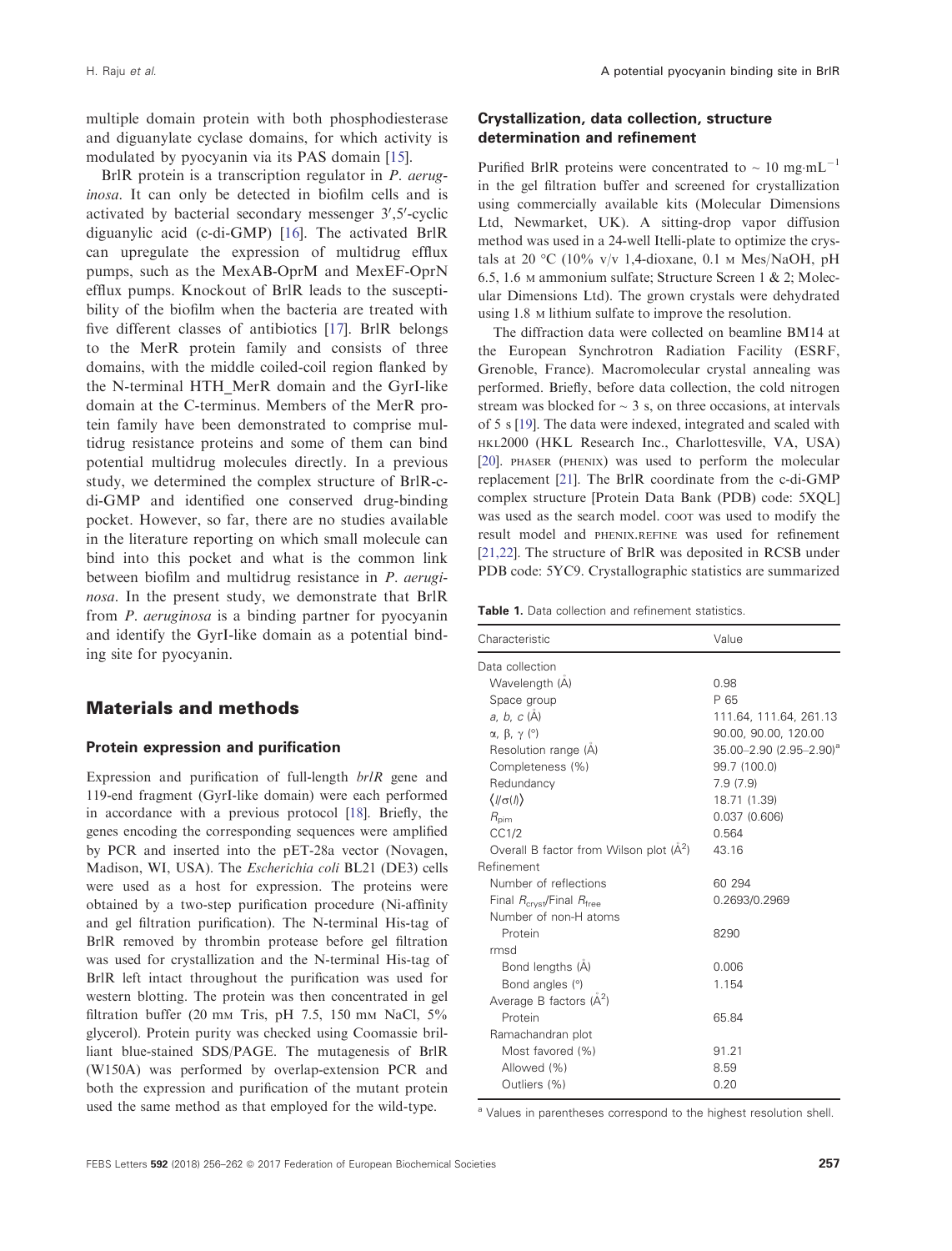<span id="page-2-0"></span>in Table [1](#page-1-0). All of the illustrations of the structures were prepared with PYMOL ([http://www.pymol.org\)](http://www.pymol.org).

## Electrophoretic mobility shift assay (EMSA)

In accordance with previous studies, three DNA probes were designed and labeled with cyanine 5 (Cy5) fluorescent dye (Thermo Fisher Scientific Inc., Waltham, MA, USA; Table S1) [[17,23\]](#page-6-0). The DNA probes (0.5 pmol), BrlR proteins (25 pmol) and different concentration of pyocyanin (Everon Life Sciences, New Delhi, India) were incubated for 30 min at 25 °C in binding buffer (10 mm Tris-HCl, pH 7.5, 50 mm KCl, 1 mm EDTA, 1 mm dithiothreitol and 5% glycerol) with a total volume of 20  $\mu$ L. Then, the samples were subjected to electrophoresis with a 6% polyacrylamide glycine gel using  $0.5 \times$  TBE running buffer on ice for 80 min. Imaging and data analyses were performed on a Li-Cor imaging system (Li-Cor Biosciences, Lincoln, NE, USA).

#### Ligand trapping assay

To check the binding between BrlR and pyocyanin, the ligand trapping assay were performed with a 5-kDa cut-off centrifugal filter. BrlR proteins were incubated with its ligand in a 1 : 2 ratio for 20 min at room temperature. Then, BrlR proteins with ligand were concentrated using a centrifugal filter at 4 °C for 30 min. The flow-through was collected to measure the concentration of untrapped ligand at a wavelength of 310 nm and the buffer with ligand was used as a control experiment. Every binding assay was repeated at least three times.

## Binding affinity measurement

The  $T<sub>m</sub>$  value of BrlR was determined by thermal-denaturation assay with increments of 2 °C from 50 to 68 °C. Briefly, 20 µg of protein was incubated at denaturing temperature for 3 min followed by centrifugation for 5 min. Then, the supernatant was collected for concentration measurement. The  $T_m$  (57.5 °C) was obtained by fitting the denaturation curve. The BrlR-pyocyanin binding affinity was measured using a ligand concentration-dependent thermal-denaturation assay. The  $0.05 \mu M$  BrlR protein was incubated with various concentrations of pyocyanin (0.5, 1, 5, 10 and 20  $\mu$ M) and denatured at 57.5 °C for 3 min. The supernatants were collected for western blotting. The protein was detected using primary mouse anti-His antibody (dilution 1 : 5000; Clontech, Palo Alto, CA, USA) and secondary horseradish peroxidase conjugated rabbit antimouse antibody (dilution 1 : 2000; Cell Signaling Technology, Beverly, MA, USA). The image was analyzed using IM-AGEJ (NIH, Bethesda, MD, USA) and dissociation constant  $(K_d)$  was calculated with a fitted curve.

## **Results**

#### Tetrameric apo BrlR structure

The crystal structure of apo BrlR was determined at 2.9 A, with four BrlR molecules in the asymmetry unit. The density is poor around two regions (amino acid residues 27–40 and 137–144) in each protomer because these regions are flexible (Fig. 1A). According to a previous BrlR-c-di-GMP complex structure, amino acid residues



Fig. 1. Overall structure of apo BrIR structure. (A) Domain structure of BrIR. The dashed line indicates the disordered regions in the apo BrlR structure. (B) Left: superposition of cartoon presentation of apo BrlR monomer (in cyan) with BrlR monomer from c-di-GMP complex (in green) (PDB: [5XQL\)](http://www.rcsb.org/pdb/search/structidSearch.do?structureId=5XQL). No obvious conformation change is observed between the two forms. Apo BrlR monomer can be clearly divided into three parts: (a) N-terminal HTH\_ MerR domain (amino acids 1–76); (b) middle coiled-coil region (amino acids 77–119); and (c) C-terminal GyrIlike domain (amino acids 120–270). Middle and right: cartoon presentation of tetramer of apo BrlR (in cyan) and BrlR tetramer from the c-di-GMP bound form (in green). Similar to the c-di-GMP bound form, the HTH\_ MerR domain, middle coiled-coil region and GyrI-like domain all take part in the massive interaction among the four BrlR protomers in the apo form, whereas the relative position of these four chains has only a minor difference.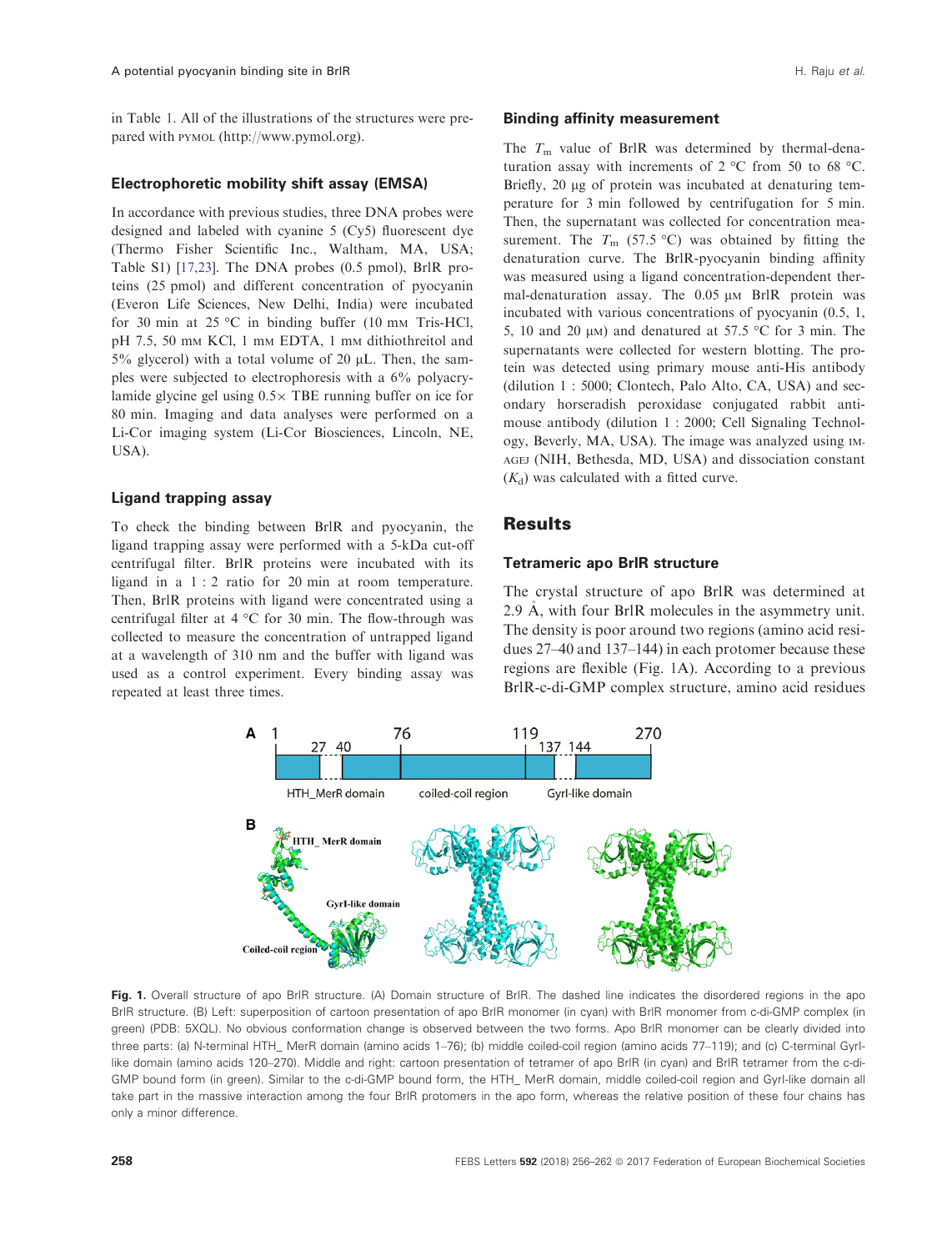<span id="page-3-0"></span>27–40 take part in c-di-GMP binding and amino acid residues 137–144 are located near the drug-binding pocket [[18](#page-6-0)]. Therefore, both areas show a binding potential for small molecules as a result of their flexibility.

The overall structure of apo BrlR is very much similar to the c-di-GMP bound form. No dramatic conformation difference is observed after c-di-GMP binding and some minor differences may be a result of the crystal packing artifact (Fig. [1](#page-2-0)B). Similar to the c-di-GMP bound form, the apo BrlR structure can be divided into three parts: (a) N-terminal HTH\_ MerR domain; (b) middle coiled-coil region; and (c) C-terminal GyrI-like domain (Fig. [1\)](#page-2-0). The apo BrlR exists as a tetramer in solution as revealed in a previous gel filtration experiment [\[18\]](#page-6-0).

The c-di-GMP binding did not change the overall conformation and oligomerization state of BrlR

(Fig. [1B](#page-2-0)). Therefore, the mechanisn by which the c-di-GMP stimulates the BrlR remains elusive.

### Pyocyanin binds BrlR in the GyrI-like domain

The similarity and conservation of the GyrI-like domain between BrlR and other multidrug resistance proteins discussed in the previous study [[18](#page-6-0)] indicates that BrlR can bind flat shape molecules (Fig. S1). For detailed analysis, we compared the GyrI-like domain of BrlR with SAV2435 (PDB code: [5KAU\)](http://www.rcsb.org/pdb/search/structidSearch.do?structureId=5KAU). The GyrIlike domains of BrlR and SAV2435 align well, with an rmsd value of 2.3 A over 165 residues (Fig. 2A). Similar to SAV2435, the drug-binding pocket of the BrlR GyrI-like domain is deep and hydrophobic, indicating that this site may have the same preference for small molecules with aromatic rings. Unlike BmrR and



Fig. 2. Pyocyanin binds BrlR in the Gyrl-like domain. (A) Superposition of cartoon presentation of the Gyrl-like domain of BrlR with RH6G bound SAV2435 (PDB: [5KAU](http://www.rcsb.org/pdb/search/structidSearch.do?structureId=5KAU)). BrlR is shown in cyan and SAV2435 is shown in grey. Aromatic residues around the drug-binding pocket and RH6G molecule are rendered in stick form. (B) RH6G binding site in SAV2435. The binding cavity is presented in surface mode; key residues and RH6G are rendered in stick form. (C) Predicted pyocyanin binding site in the BrlR GyrI-like domain. The potential binding cavity is presented in surface mode; predicted key residues and pyocyanin are rendered in stick form. The yellow dashed lines indicate the possible interaction for pyocyanin Tyr249, which may play a role in binding specificity. (D) Ligand trapping assay for BrlR and pyocyanin. Although the GyrI-like domain of BrlR can even bind pyocyanin tighter, the full-length W150A mutation binds less pyocyanin. At least three experiments were performed. Error bars indicate the SD. Significant difference from control: \*\*P < 0.005. P-values were calculated using Student's t-test (two-tailed). (E) Denaturation curve of BrlR. Error bars indicate the SD. (F) Ligand concentration-dependent thermaldenaturation assay for BrlR and pyocyanin. Data are calculated for the relative intensity of bands detected by western blotting and analysis using IMAGEJ. Error bars indicate the SD.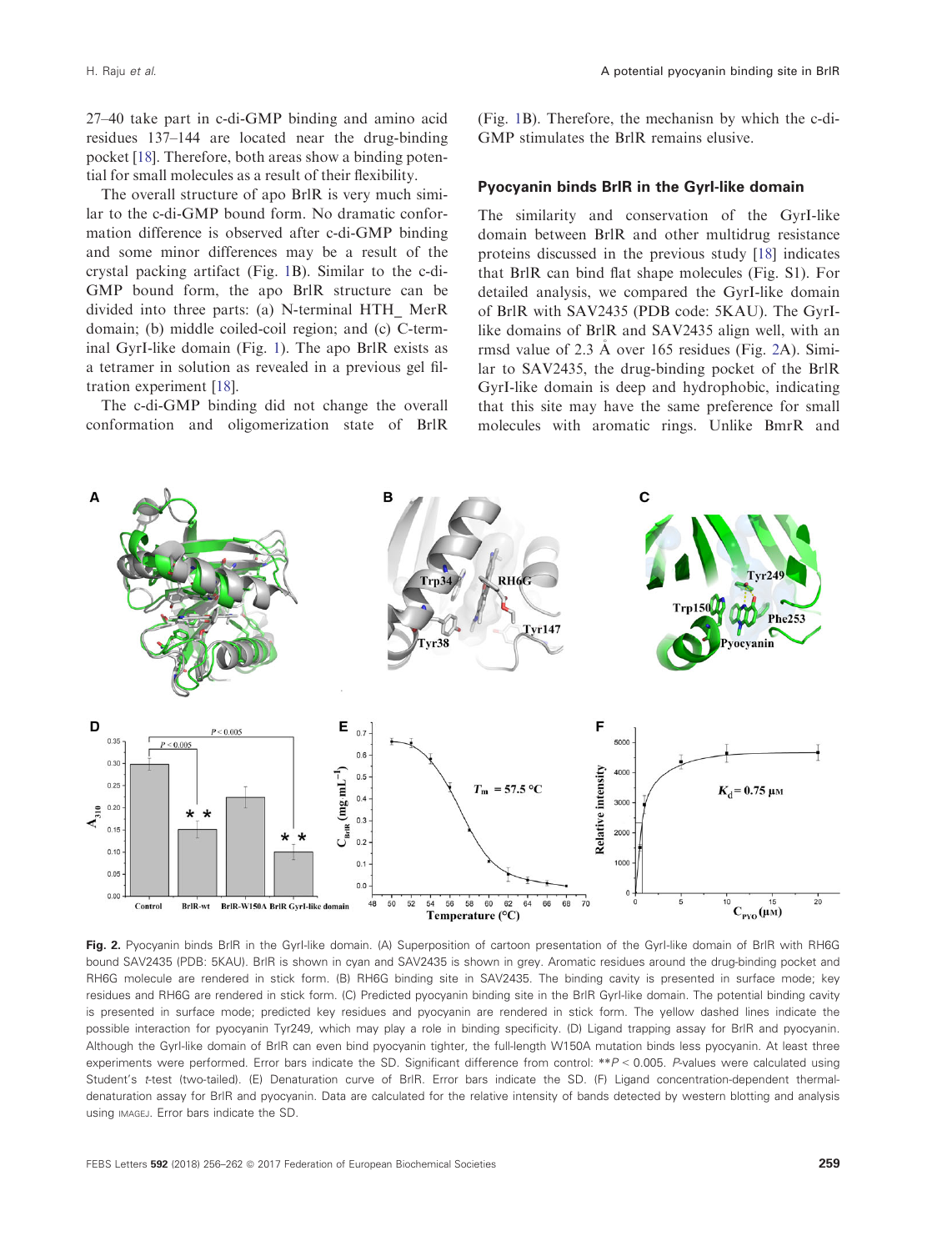<span id="page-4-0"></span>SAV2435, which bind many molecules, no small molecules are reported to bind the GyrI-like domain of BrlR so far. We noted that the central xanthene ring of rhodamine 6G (RH6G) in theSAV2435 complex structure is very similar to pyocyanin, which exists in large quantities in *P. aeruginosa*.

The addition of exogenous pyocyanin can affect the expression of dozens of genes [\[24\]](#page-6-0). This may be a result of pyocyanin serving as a redox-active molecule or its direct binding to some transcription factors that cause this regulation. However, to date, no transcription regulators have been identified as pyocyanin receptors. We noted that eight of the upregulated genes encode putative transporters (i.e. the RND transporters mexGHI-opmD, PA3923-3922-opmE and the putative Major Facilitator Superfamily transporter PA3718). The BrlR gene expression level is also upregulated by 2.3-fold. This regulation pattern is somewhat similar to that of the BrlR gene regulation by c-di-GMP. In addition, BrlR will activate genes encoding the MexAB-OprM and MexEF-OprN multidrug efflux

pumps after stimulation by c-di-GMP [\[17\]](#page-6-0). Under such conditions, we hypothesize that BrlR can bind pyocyanin and trigger its gene regulatory function.

To better characterize the binding property of BrlR towards pyocyanin, we modelled the pyocyanin into the surface cavity of the GyrI-like domain in silicon according to the binding mode of RH6G in SAV2435 (Fig. [2](#page-3-0)B,C). The results obtained show that both RH6G and pyocyanin are buried in the cavity of the drug-binding pocket, with several aromatic residues around them. Similar to Trp34 in SAV2435, Trp150 forms stacking interactions with pyocyanin in this model. At the same time, Tyr249 forms hydrogen bonds with pyocyanin, which plays a role in its binding specificity (Fig. [2](#page-3-0)C). To confirm this hypothesis, we tested the binding between BrlR protein and pyocyanin using a ligand trapping assay. Figure [2D](#page-3-0) clearly shows that BrlR can bind pyocyanin and reduce its chance to flow through the filter membrane. The binding also changes the color of the solution from blue to green, especially under more concentrated



Fig. 3. EMSA assays for BrlR with pyocyanin. (A) EMSA assays with PbrlR. The basic DNA binding of apo BrlR is relatively weak and the BrlR-PbrlR complex can be clearly observed only after adding 10 um pyocyanin. The assays show that an increased pyocyanin concentration can enhance the DNA binding of BrlR. (B) EMSA assays with unlabeled PbrlR. With the increase of unlabeled PbrlR, the bound labeled Pbr/R continues to decrease. (C) EMSA assays for BrIR W150A mutation. The binding between W150A mutation and Pbr/r promoter cannot be enhanced by pyocyanin. (D,E) EMSA assays with PmexA and PmexE. The effects of pyocyanin on BrlR binding towards these two fragments are similar with PbrlR. All of the EMSA assays were performed at least three times.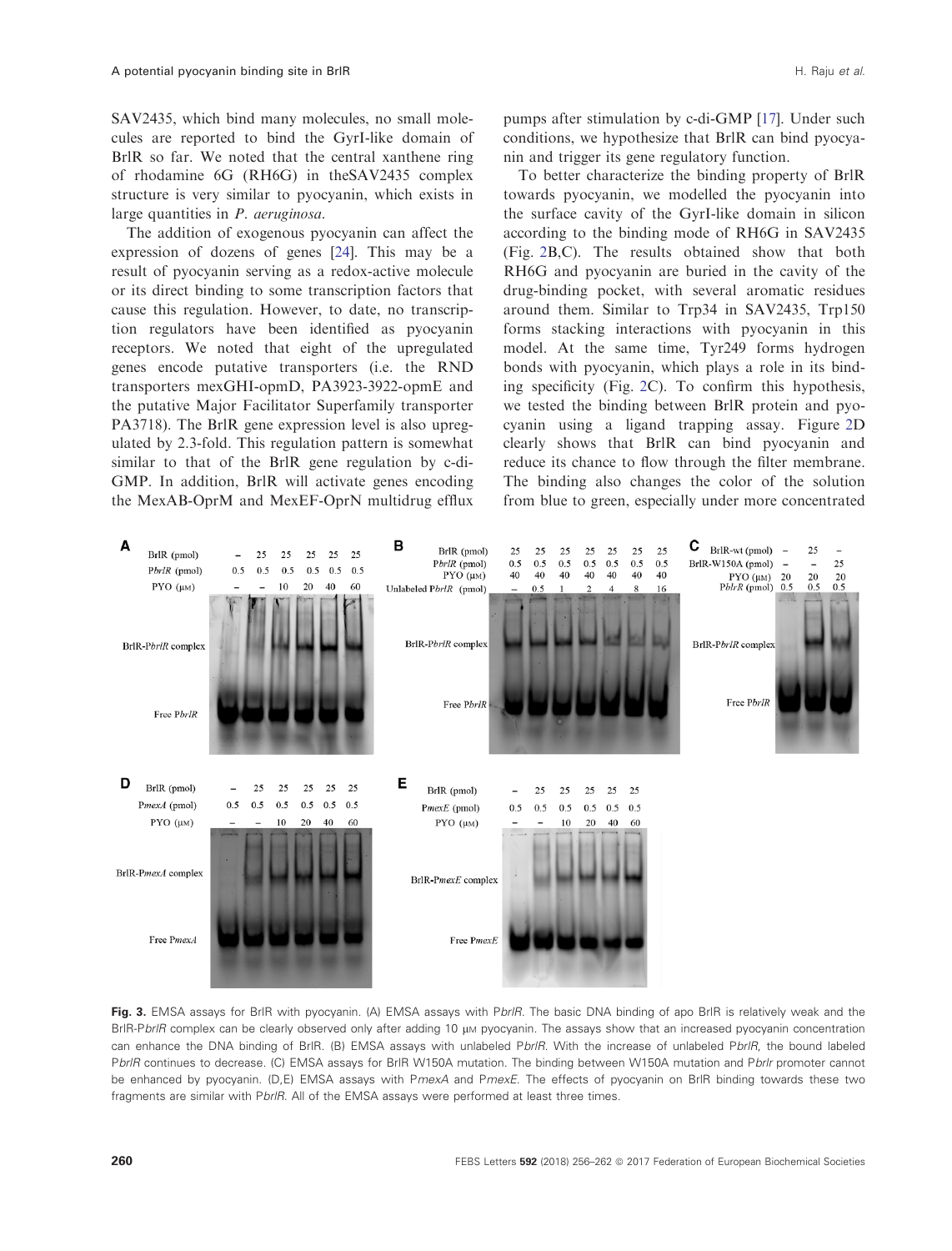<span id="page-5-0"></span>conditions (Fig. S2). The  $T<sub>m</sub>$  value of BrlR is  $\sim$  57.5 °C and 20 µm pyocyanin can increase this to 61.5 °C (Figs [2E](#page-3-0) and S2). To test whether pyocyanin binding pocket is located in our predicted site in the C-terminal GyrI-like domain, we used the C-terminal part of BrlR for this binding assay and found that it binds pyocyanin much better than the full-length protein, indicating that the full-length protein may be in a more regulated conformation (Fig. [3](#page-4-0)D). The binding affinity between BrlR and pyocyanin is  $\sim 0.75 \mu M$ (Figs [2](#page-3-0)F and S2), which is comparable to the binding affinity of c-di-GMP  $(2.2 \mu)$  [\[16\]](#page-6-0). However, the binding between the W150A mutation protein and pyocyanin is decreased, as shown by the ligand trapping assay (Fig. [2D](#page-3-0)), which suggests that the predicted binding site is correct.

## Pyocyanin can enhance the DNA binding of BrlR

BrlR can bind to its own promoter  $(Pbr/R)$  and the promoter of  $mexA$  (PmexA) and  $mexE$  (PmexE) [[17](#page-6-0)]. Although c-di-GMP can enhance this binding, we speculate that pyocyanin could function in the same way. To characterize the effect of pyocyanin binding, we performed electrophoretic mobility shift assay (EMSA) assays of BrlR with Cy5 labeled PbrlR, PmexA and PmexE using different concentrations of pyocyanin (Fig. [3\)](#page-4-0). Because of chemical activity, we checked the effect of pyocyanin on Cy5 labeled DNA (Fig. S3). It appears that pyocyanin can quench the Cy5 fluorescent signals, especially at a high concentration. Although the DNA binding of apo BrlR is weak, an increased pyocyanin concentration can enhance the binding of BrlR towards PbrlR, PmexA and PmexE. Because BrlR can nonspecifically bind many dyes (data not shown), we use unlabeled PbrlR, PmexA and PmexE to demonstrate the specificity (Figs [3B](#page-4-0) and S4). In our assays, a high concentration of unlabeled PbrlR, PmexA and PmexE can successfully compete the BrlR protein, which indicates that the labelling dye does not disturb our EMSA assays. A failure to obtain the complex structure of BrlR and pyocyanin means that the activation mechanism remains unknown. In our size-exclusion chromatography experiments, the apo and pyocyanin bound forms of BrlR share the same elution time, which suggests that pyocyanin does not change the oligomeric sate of BrlR, similar to the c-di-GMP (Fig. S5). The W150A mutation that lost pyocyanin binding shows a compromised binding ability to PbrlR, PmexA and PmexE DNA in the presence of pyocyanin (Figs [3C](#page-4-0) and S4). In sum, these data show that pyocyanin can bind and regulate the transcription factor BrlR.

# **Discussion**

The second messenger c-di-GMP can promote the biofilm formation in *P. aeruginosa* and the BrlR protein can only be detected after biofilm formation. The binding of pyocyanin or c-di-GMP by BrlR leads to the expression of the BrlR gene and BrlR regulated multidrug efflux pump genes [[17](#page-6-0)]. It appears that both of these small molecules contribute to the multidrug resistance of P. aeruginosa. As a result of the unknown BrlR-ligand-DNA ternary complex structure, the molecular mechanism responsible for BrlR stimulation by c-di-GMP or pyocyanin remains elusive.

In summary, our data suggest that BrlR is a binding partner for both c-di-GMP and pyocyanin. As an unusual transcription regulator, BrlR has two separate binding sites with respect to c-di-GMP and pyocyanin. Future studies aim to focus on the physiological significance of the binding between BrlR and pyocyanin. BrlR appears to represent a promising drug target for the cure of intractable P. aeruginosa infections.

# Acknowledgements

We thank the staff of BM14 beamline at the European Synchrotron Rediation Facility (ESRF) for their support with the data collection. We also acknowledge the financial support received from the University of Calcutta.

# Author contributions

HR and RSu performed the experiments, analyzed the data and wrote the draft. RSh designed the experiments, analyzed the data and wrote the draft.

# References

- 1 Lyczak JB, Cannon CL and Pier GB (2000) Establishment of Pseudomonas aeruginosa infection: lessons from a versatile opportunist. Microbes Infect 2, 1051–1060.
- 2 Ran H, Hassett DJ and Lau GW (2003) Human targets of Pseudomonas aeruginosa pyocyanin. Proc Natl Acad Sci USA 100, 14315–14320.
- 3 Lau GW, Hassett DJ, Ran H and Kong F (2004) The role of pyocyanin in Pseudomonas aeruginosa infection. Trends Mol Med 10, 599–606.
- 4 Mavrodi DV, Bonsall RF, Delaney SM, Soule MJ, Phillips G and Thomashow LS (2001) Functional analysis of genes for biosynthesis of pyocyanin and phenazine-1-carboxamide from Pseudomonas aeruginosa PAO1. *J Bacteriol* 183, 6454-6465.
- 5 Gallagher LA, McKnight SL, Kuznetsova MS, Pesci EC and Manoil C (2002) Functions required for